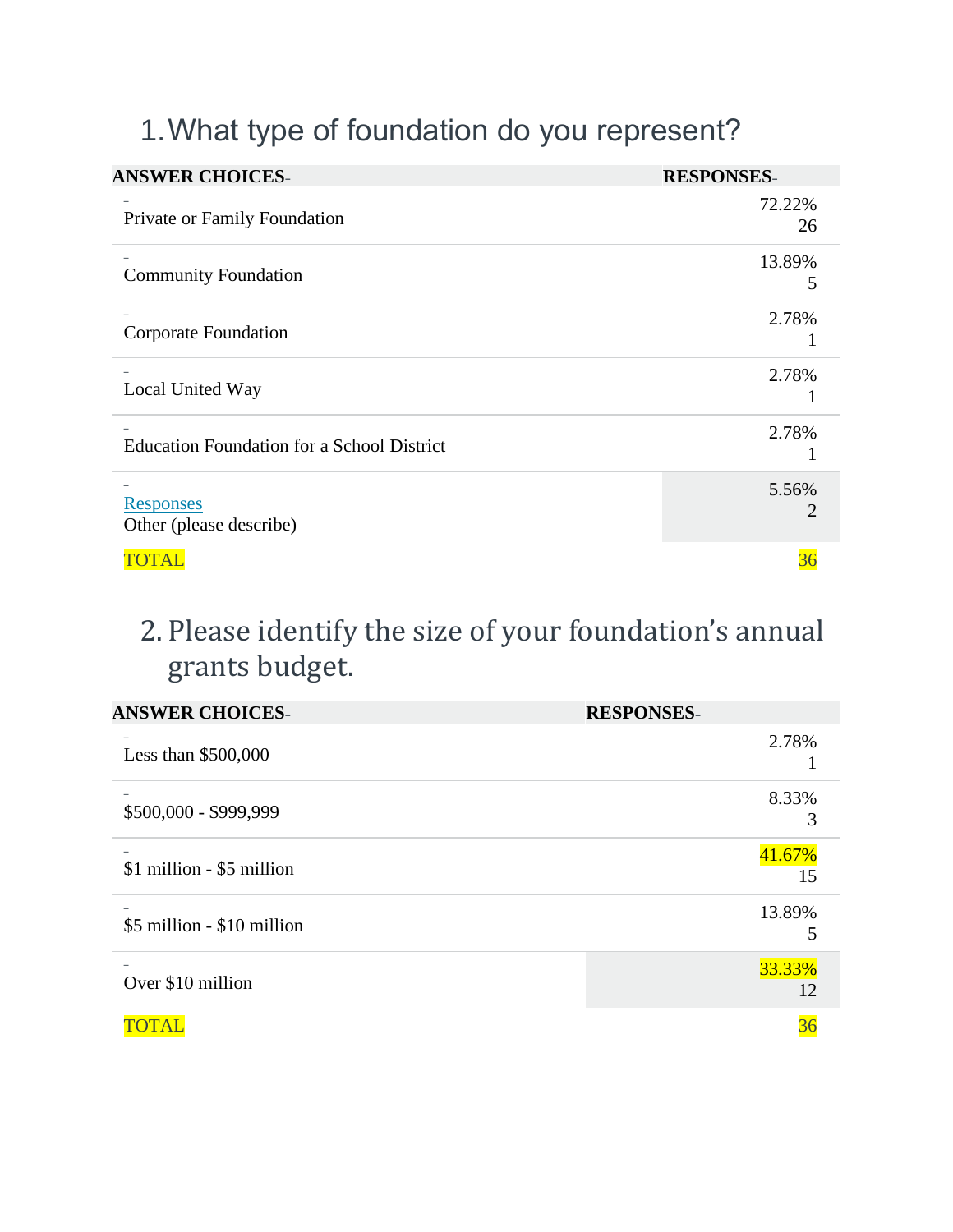## 3.How much, on average, does your foundation specifically dedicate to funding advocacy and public policy initiatives annually?

| <b>ANSWER CHOICES-</b> | <b>RESPONSES-</b>        |
|------------------------|--------------------------|
| Less than \$4,999      | 11.43%<br>$\overline{4}$ |
| $$5,000 - $19,999$     | 28.57%<br>10             |
| $$20,000 - $39,999$    | 14.29%<br>5              |
| \$40,000 - \$69,999    | 14.29%<br>5              |
| \$70,000 - \$99,999    | 0.00%                    |
| \$100,000 or more      | 31.43%<br>11             |
| <b>TOTAL</b>           | 35                       |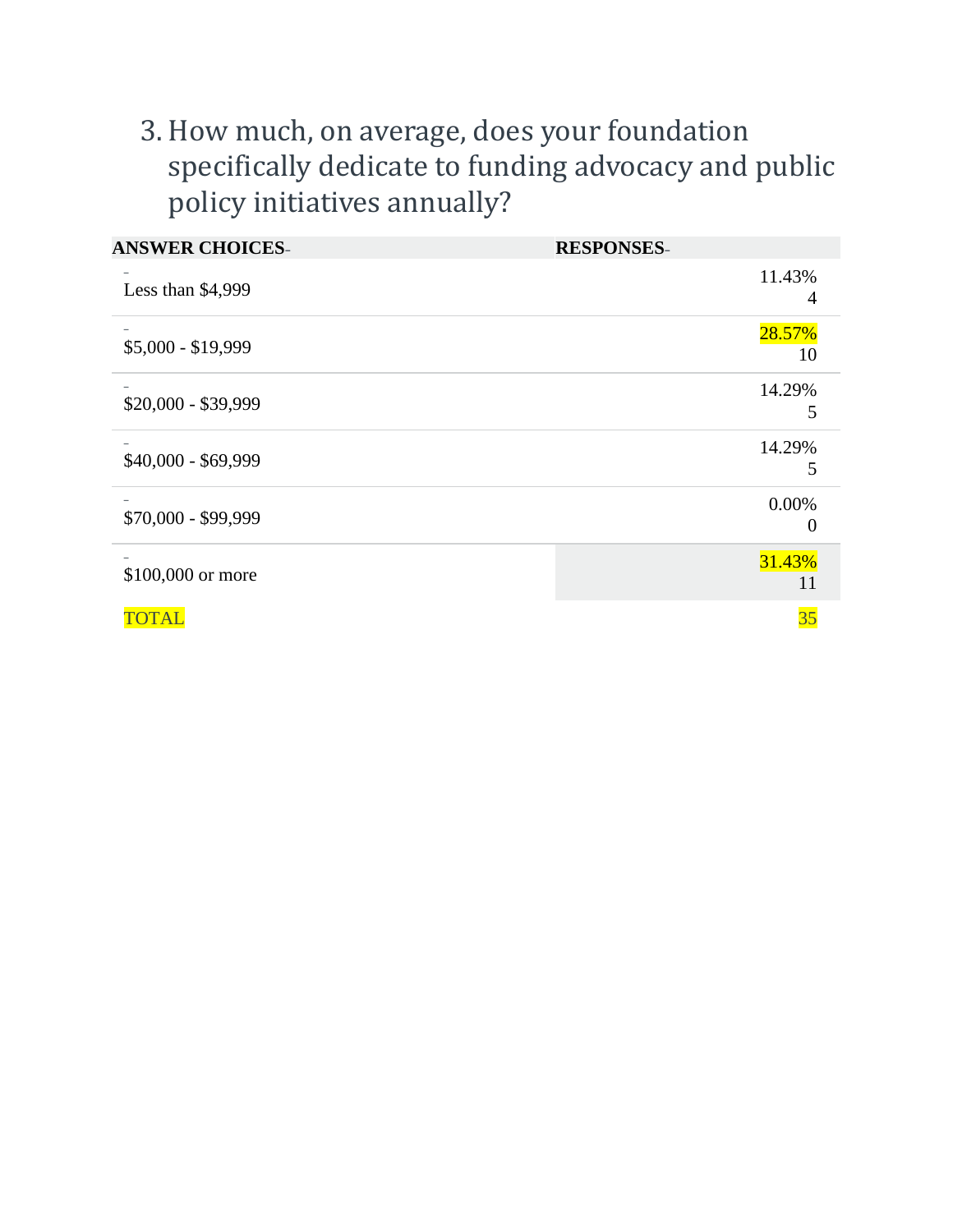## 4. What type of public policy or advocacy funding best describes your foundation's giving priorities? Check all that apply.

| <b>ANSWER CHOICES-</b>                                                                 | <b>RESPONSES</b> |
|----------------------------------------------------------------------------------------|------------------|
| Coalition building or grassroots organizing                                            | 36.11%<br>13     |
| Activities or campaigns designed to raise public awareness about a specific<br>issue   | 36.11%<br>13     |
| Education for policymakers about an issue                                              | 55.56%<br>20     |
| Policy research and analysis                                                           | 50.00%<br>18     |
| Advocacy by a grantee organization for an issue at the Texas Legislature               | 33.33%<br>12     |
| Messaging and communications tools                                                     | 25.00%<br>9      |
| Activities or campaigns designed to influence public opinion about a specific<br>issue | 19.44%           |
| Education for grantees about advocacy and lobbying                                     | 19.44%<br>7      |
| <b>Responses</b><br>Other (please explain)                                             | 11.11%<br>4      |

Total Respondents: 36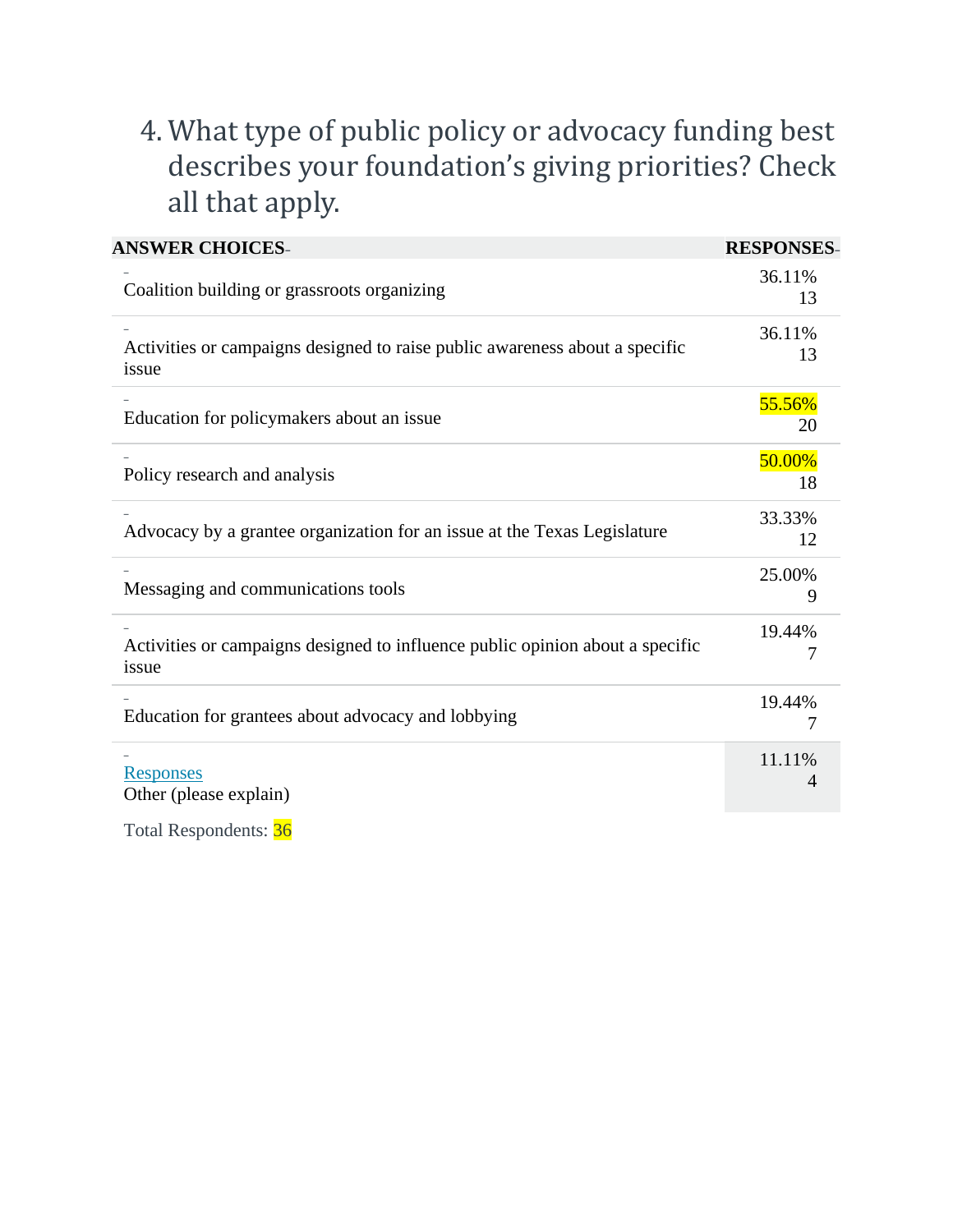### Please rank the following policy issues according to your foundation's level of interest and importance. (1 is most important to your foundation, 6 is least important):

- Answered: 32
- Skipped: 5

|                                                                                         | $1 - Most$<br>important  | $2 -$                   | $3 -$                   | $4-$                    | $5 -$        | $6 -$ Least<br>important |    | TOTAL-SCORE- |
|-----------------------------------------------------------------------------------------|--------------------------|-------------------------|-------------------------|-------------------------|--------------|--------------------------|----|--------------|
| Bilingual<br>Education/Dual<br>Language/English<br>Language Learners                    | $0.00\%$<br>$\mathbf{0}$ | 3.23%<br>1              | 9.68%<br>3              | 29.03%<br>9             | 35.48%<br>11 | 22.58%<br>7              | 31 | 2.35         |
| <b>College and Career</b><br>Readiness/Pathways<br>to and through<br>College and Career | 32.26%<br>10             | 16.13%<br>5             | 19.35%<br>6             | 9.68%<br>3              | 12.90%<br>4  | 9.68%<br>3               | 31 | 4.16         |
| <b>Effective Teaching</b>                                                               | 10.00%<br>3              | 23.33%<br>7             | 23.33%<br>7             | 26.67%<br>8             | 10.00%<br>3  | 6.67%<br>$\overline{2}$  | 30 | <b>3.77</b>  |
| <b>Expanded Learning</b><br>Opportunities                                               | 3.33%<br>$\mathbf{1}$    | 6.67%<br>$\overline{2}$ | 26.67%<br>8             | 16.67%<br>5             | 13.33%<br>4  | 33.33%<br>10             | 30 | 2.70         |
| Public School<br>Finance                                                                | 16.13%<br>5              | 19.35%<br>6             | 16.13%<br>5             | 12.90%<br>4             | 19.35%<br>6  | 16.13%<br>5              | 31 | 3.52         |
| School<br>Readiness/Early<br><b>Childhood Education</b>                                 | 38.71%<br>12             | 32.26%<br>10            | 6.45%<br>$\overline{c}$ | 6.45%<br>$\overline{2}$ | 6.45%<br>2   | 9.68%<br>3               | 31 |              |

Score results average the responses. The highest score indicates the topic voted as most important.

- 1. School readiness/Early Childhood Education (4.61)
- 2. College and Career Readiness/Pathways to and through College and Career (4.16)
- 3. Effective Teaching (3.77)
- 4. Public School Finance (3.52)
- 5. Expanded Learning Opportunities (2.7)
- 6. Bilingual/Dual Language/ELL (2.35)

#### 5. Would you be willing to consider participation as an investor in one or more policy work groups?

• Answered: 31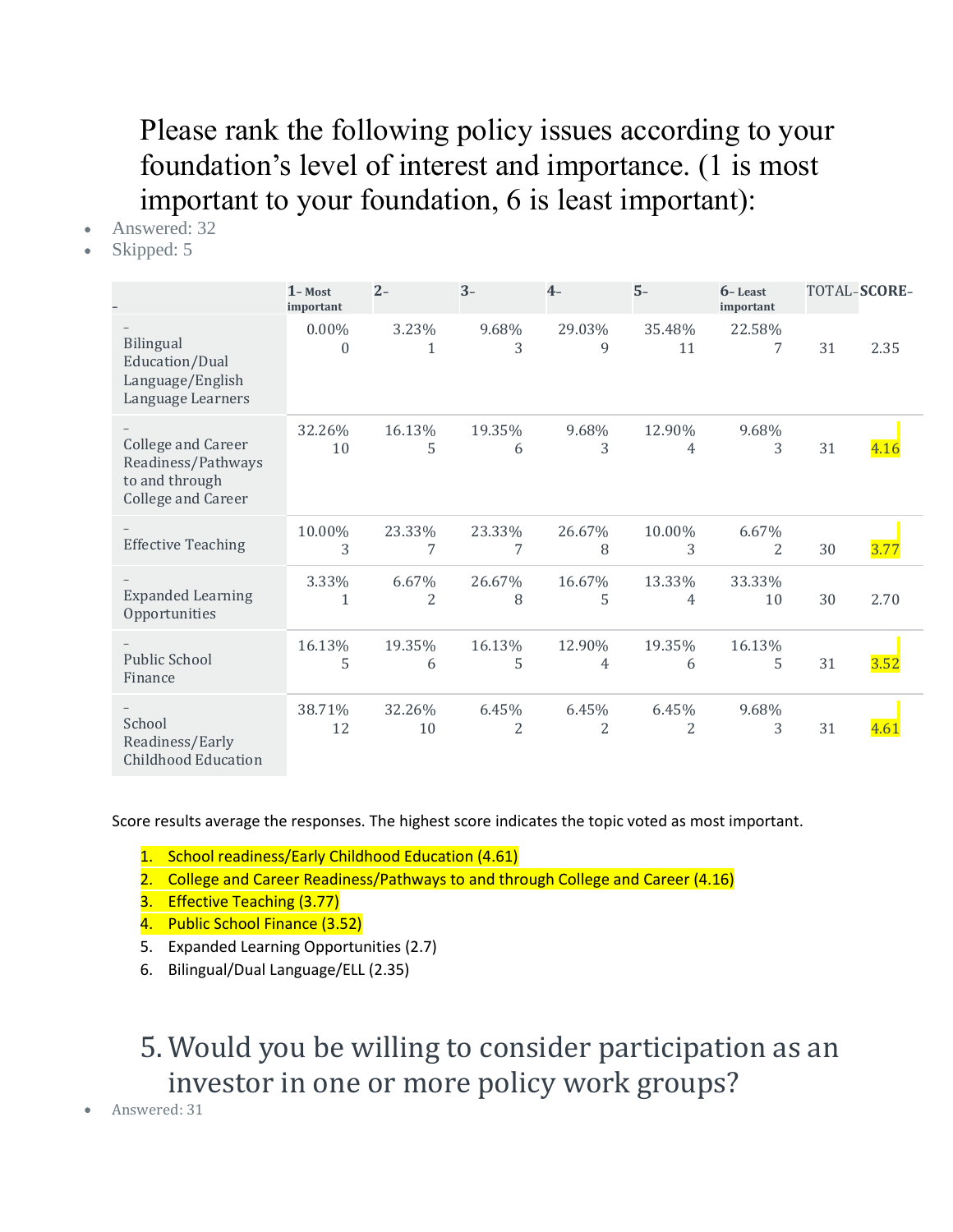• Skipped: 6

| <b>ANSWER CHOICES-</b> | <b>RESPONSES-</b> |
|------------------------|-------------------|
| Yes                    | 58.06%<br>18      |
| N <sub>o</sub>         | 41.94%<br>13      |
| <b>TOTAL</b>           | 31                |

## 6. If you answered yes above, which policy work groups would you be interested in participating in from the list above?

- Answered: 19
- Skipped: 18

#### 7. Please indicate what range of giving your foundation would consider for TEGAC's policy work groups?

- Answered: 28
- Skipped: 9

| <b>ANSWER CHOICES-</b>                                             | <b>RESPONSES-</b> |
|--------------------------------------------------------------------|-------------------|
| We will not contribute more than our membership dues at this time. | 28.57%<br>8       |
| Less than $$4,999$                                                 | 10.71%<br>3       |
| $$5,000 - $19,999$                                                 | 28.57%<br>8       |
| $$20,000 - $39,999$                                                | 14.29%            |
| \$40,000 - \$69,999                                                | 10.71%<br>3       |
| \$70,000 - \$99,999                                                | 3.57%             |
| \$100,000 or more                                                  | 3.57%             |